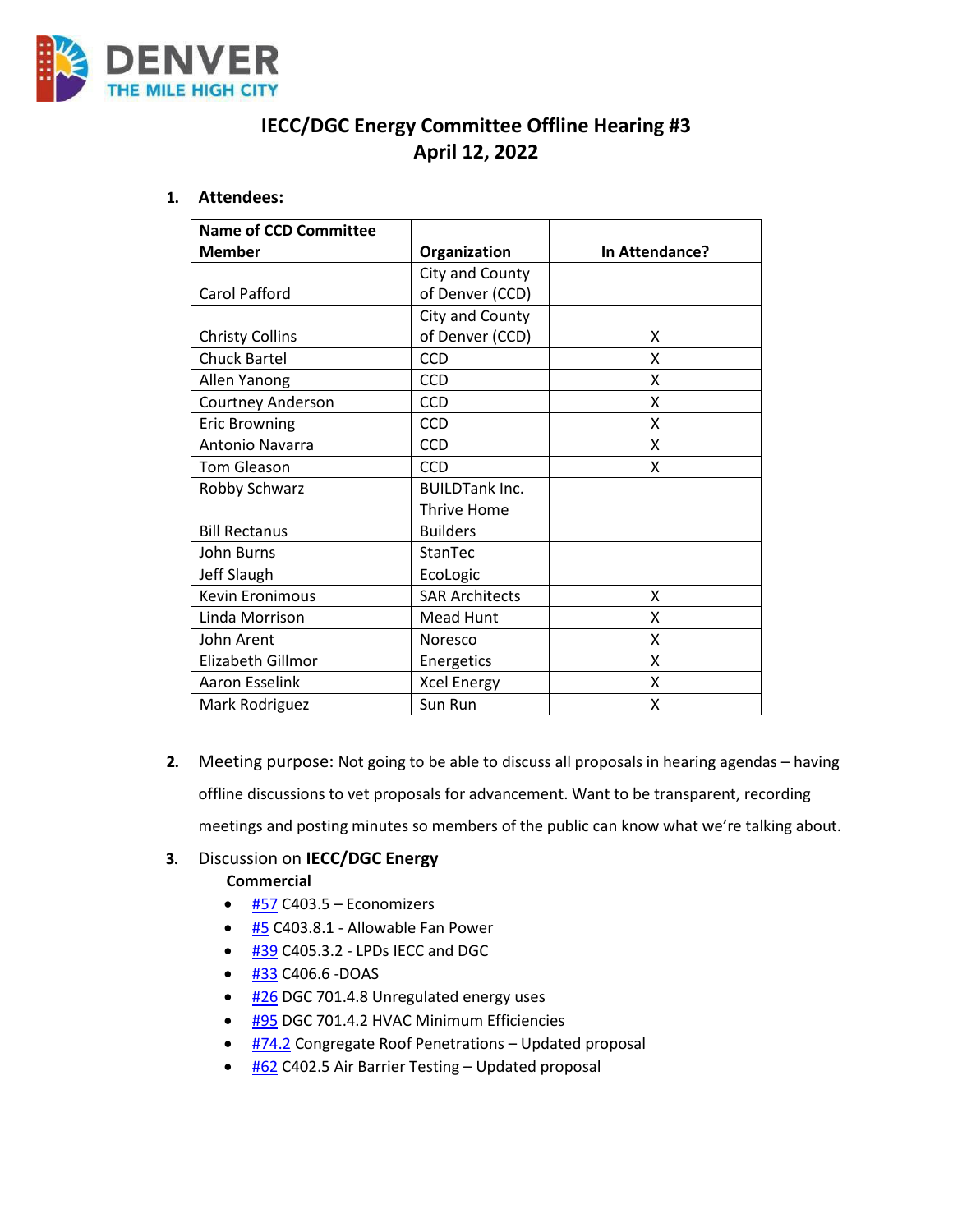# *4. [#57](https://www.denvergov.org/files/assets/public/community-planning-and-development/documents/ds/building-codes/code-adoption/amendment-proposals/iecc/iecc_c403.5_com.pdf) C403.5 – Economizers*

#### Discussion:

- a. Proponent: Noresco
- b. This proposal is for the prescriptive path rather than mandatory and would reduce the allowance of systems without economizers (expanding scope of where airside economizers are required for HVAC systems). Expanding from 54,000 BTU's per hour or 4.5 tons down to 33,000 BTU's per hour which is just under 3 tons
- c. Proponent to clean up and revise language to remove redundant language, provide

exception for smaller split systems, and align with ASHRAE requirements

d. CPD staff discussed how this proposal and others may necessitate comcheck updates

### Action Item:

- a. Noresco make revisions/clean-up based on discussion. Update value in #2 of C403.5.1 (Integrated economizer control) 2.2 (unit rated capacity) for consistency with ASHRAE and remove redundant language
- b. Denver to share revised version of proposal, when available

### *5. [#5](https://www.denvergov.org/files/assets/public/community-planning-and-development/documents/ds/building-codes/code-adoption/amendment-proposals/iecc/iecc_c403.8.1.pdf) C403.8.1 - Allowable Fan Power*

#### Discussion:

- a. Proponent: Noresco
- b. This proposal revises fan power for energy savings. Prescriptive type requirement
- c. Group had feedback about exclusions and horsepower versus brake horsepower

metrics, and thought sharing this proposal in an IECC committee meeting would be

beneficial to receive feedback from the mechanical design professionals (both within and outside of the committee)

Action Item:

- d. Noresco: Clarify language to make clear what applies to existing buildings
- e. Noresco bring this proposal back to the larger committee for MEP feedback

## *6. [#39](https://www.denvergov.org/files/assets/public/community-planning-and-development/documents/ds/building-codes/code-adoption/amendment-proposals/iecc/iecc_c405.3.2_com.pdf) C405.3.2*

#### Discussion:

- a. Proponent: Noresco
- b. About this proposal: LPDs IECC and DGC lighting power density values recommendation to lower those values to the levels set currently and IGCC. The reduction won't be an exact 5% or 10% drop across the board, but it it's roughly 10, 12, 14% reduction in lighting power allowance for these.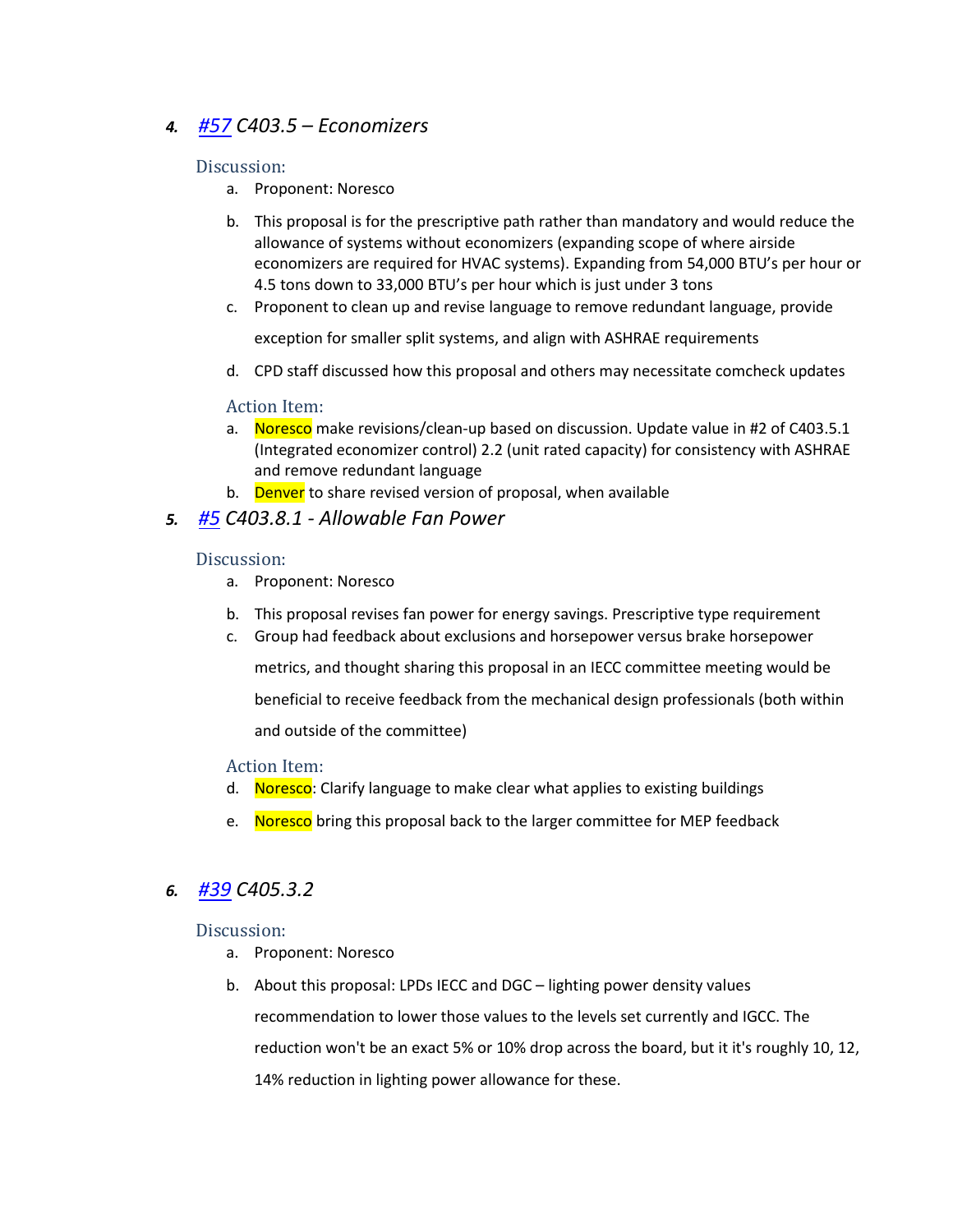- c. The group didn't express concerns with the targets but would like to build them into other compliance options (C406) in order to preserve ability to access Xcel rebates
- d. Group was supportive of moving forward with placing this in C406 with the numerical values as indicated.

#### Action Items:

a. Noresco move forward with placing this in C406 with the numerical values as indicated, and then bring in front of the committee

# *7. [#33](https://www.denvergov.org/files/assets/public/community-planning-and-development/documents/ds/building-codes/code-adoption/amendment-proposals/iecc/iecc_c406.6_doas.pdf) C406.6 -DOAS – Dedicated Outside Air System*

#### Discussion:

- a. Proponent: Noresco
- b. Proposal would make sure DOAS's are being installed to meet certain minimum criteria including energy recovery with a minimum energy of recovery and disable heating to employ bypass as needed to maintain a 60 degree or cooler supplier temperature.
- c. Group agreed this looked like a good proposal that could be moved forward.

#### Action Items:

- d. Noresco update table to remove all the other climate zones
- e. Noresco this should be moved forward as part of the package calibrating at a later point

## *8. [#26](https://www.denvergov.org/files/assets/public/community-planning-and-development/documents/ds/building-codes/code-adoption/amendment-proposals/dgc/dgc-701.4.7.pdf) DGC 701.4.8 Unregulated Energy Uses*

#### Discussion:

- a. Proponent: Noresco
- b. About the proposal: this is an adjustment/addition to the existing Energy Star requirements that are called out for in the DGC. For appliances that have an Energy Star rating, and good market saturation, make the requirements be the most efficient rated appliances/products. Disaggregation of end uses. Energy monitoring
- c. A committee member identified that there are some limitations there when there's a certain model or style that's needed that is not available in Energy Star. Obviously, those kinds of things change. Ex. multifamily ADA units (e.g. combo washer/dryer in one unit), and that exceptions are needed for these circumstances
- d. Group agreed to leave language about disaggregation of end uses as-is and there is a group understanding that the group would have to talk about it again if it if it gets